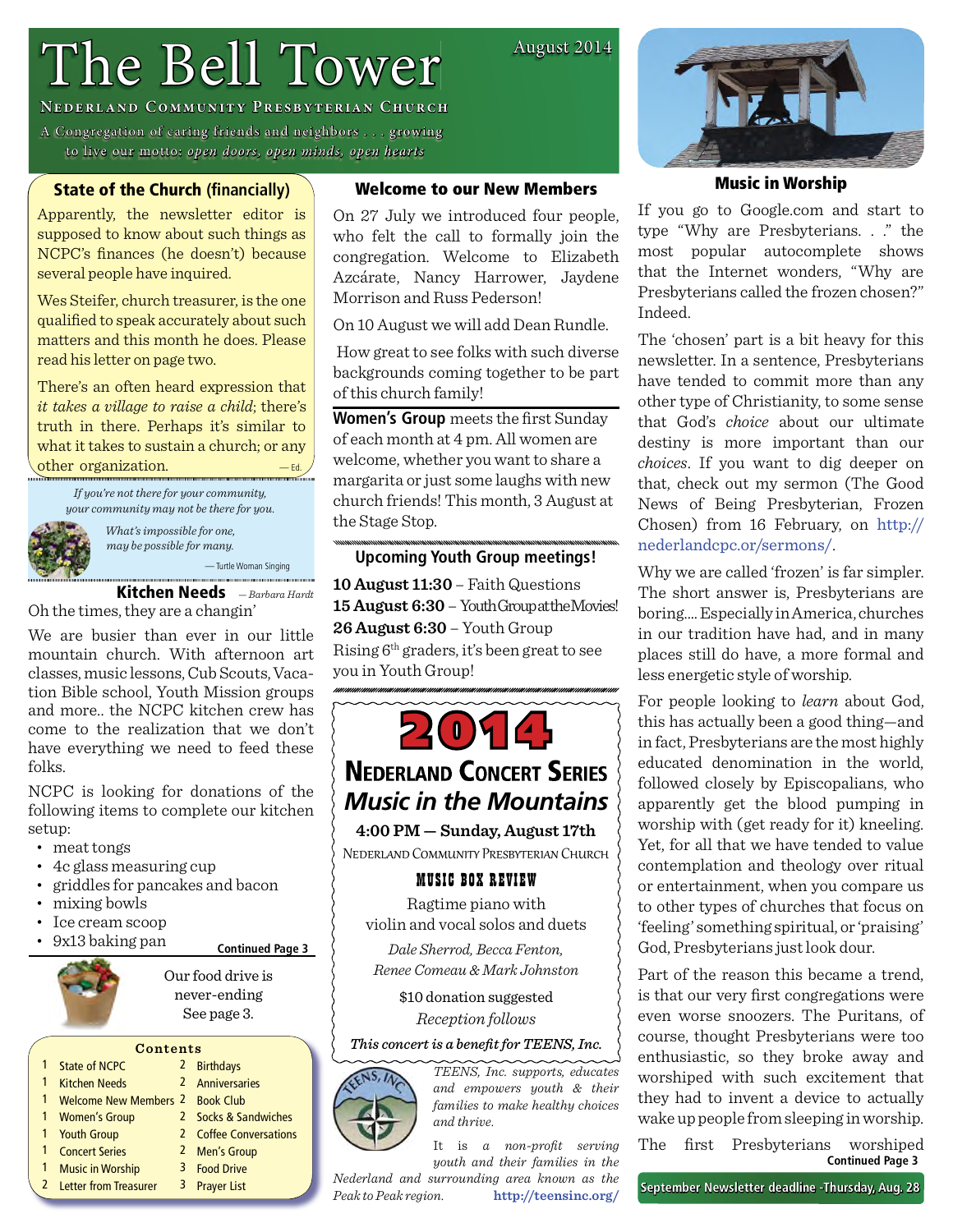

NEDERLAND COMMUNITY PRESBYTERIAN CHURCH PO Box  $467$ 210 JEFFERSON NEDERLAND, CO 80466 TEL: 303-258-3579

Dearest members and friends in Christ,

August 15, 2014 marks the one-year anniversary of our pastor, Hansen Wendlandt. During the last 12 months, our church has seen the revival of many of the programs and services that have been the lifeline of our church over the years. In addition, many new programs have been developed to address the needs of not only our church but our community as a whole. None of this is possible without the continued support and participation of our members, regular attendees, friends, and visitors throughout the year.

In January 2014, the NCPC session approved a "deficit" budget for calendar year 2014 with the understanding this was necessary to support the new expense of a full-time pastor, an investment must be made in programs and services if we are to grow the church, and most importantly demonstrating the faith they have in God to provide for the needs of NCPC.

As of the end of July 2014, our financial situation is as follows:

Total Offerings are \$32,874 which is below budget by \$11,630 (less than expected), and Total Expenses are \$57,821 which is below budget by \$2,382 (less than expected).

The result is negative cash flow of \$21,807 as of the end of July 2014 (we have spent more than we've collected), which is \$6,131 higher than the budgeted deficit after the first seven months of the year.

Due to faithful and frugal budgeting in past years, NCPC does have money invested which is drawn on to cover the deficit spending this vear.

What can each of us do to help NCPC now and in the future?

- 1. Prayerfully consider your financial commitment to NCPC for 2014 and beyond,
- 2. Prayerfully consider where you can use your individual talents to become more involved in the life of NCPC, and
- 3. Pray daily for our pastor, our session, and our congregation as we navigate through these rough waters.

 $\sim$ 

Wes Stiefer, Treasurer On Behalf of the NCPC Session

**Thank You** – To David Shortridge, John Brocklehurst and Andrew Titchiner for transforming the Guyer Garden with beautiful vision, advice and new plants!



### August Birthdays!

|   | 7 Linda Bennett       |                                      | 24 Sierra Rae Tomlinson |
|---|-----------------------|--------------------------------------|-------------------------|
| 9 | <b>Michael Rundle</b> |                                      | 25 Ginny Leever         |
|   | 15 Kristina Heller    | 28.                                  | Dean Rundle             |
|   | 22 Jaydene Morrison   | 30                                   | Dennis Whalen           |
|   | 23 Julia Stadele      | 31.                                  | Tami Kochen             |
|   | 24 Emily Haynes       | Is your birthday missing? Tell Gary. |                         |

# August Anniversaries! 2 Larry & Lynn James 4 Dean & Janice Rundell 5 Carolyn Armstrong & Mark Moll 6 Frank & Justine Irwin 11 Emily & MArk Haynes 15 Megen & Lee Satadele 2 Carol & Bob Rhoads

Compassion is a practically acquired knowledge, like dancing. You must do it and practice diligently day by day. — Karen Armstrong

**Book Club** – The Book Club meets each Tuesday, 6:30 at the church, for dessert and good discussion. On 8 July we started *Smoke on the* **CSLEWIS** *Mountain*, by Joy Davidman.



So far we have learned that no one in



the group wants a narrow conception of God, but just about everything else has sparked great conversation! We're tackling a short chapter each week, so you still have time to join!

**Summer Sandwiches & Socks –** NCPC has been working with a number of other local organizations for the Summer Sandwiches & Socks program!

On the middle Thursdays of each month (as opposed to the first and last Thursdays, when the Food Pantry is open), we have been inviting the community, especially those who might need food or camping supplies, to meet at noon in Chipeta Park.

We have had *great* volunteers, kids having fun on the playground, and lots of summer campers. Folks have received socks, trash bags, first aid kits, dignity, sandwiches, fellowship, icy pops, and even help with dental and mental health. Despite the many problems Nederland has had with rowdy visitors in the summers, this event has been peaceful and compassionate, with a great diversity of participants—a little hint of the Kingdom of God!

The program continues August 14 & 21, and anyone is welcome to join us!

**Coffee and Conversation** ― Every Thursday, 9 am, at *The Train Cars* back room, everyone is invited for coffee and conversation about life, faith, church and everything in between.

**Men's Group** usually meets the third Sunday of each month, but we're making a little change, so that we can go to Black Sheep Brewery, 10 August, 4 pm. (This is Jim Steven's garage, 13 Navajo Trl.) All men are welcome, whether you want to share a beer or just talk and maybe help plan our next outreach project.

> *If we're all here to help others, what are the others here for?*

— Graffiti